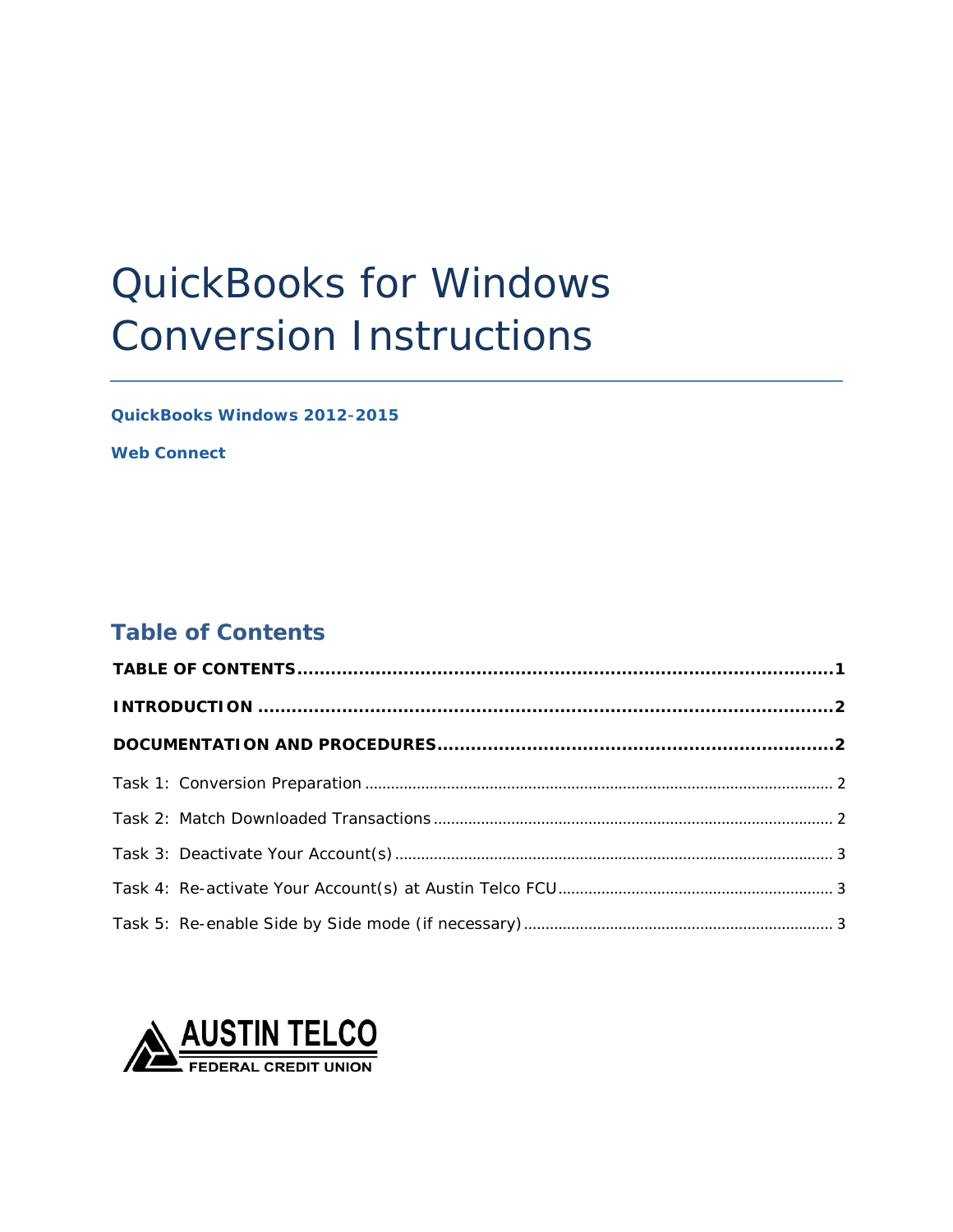# <span id="page-1-0"></span>**Introduction**

 As *Austin Telco FCU* completes its system conversion, you will need to modify your QuickBooks settings to ensure the smooth transition of your data. To complete these instructions, you will need your *Username and Password* for *Austin Telco FCU Online*  Banking.

| Banking.     |                                                                                                                                                                                                                                                                                      |
|--------------|--------------------------------------------------------------------------------------------------------------------------------------------------------------------------------------------------------------------------------------------------------------------------------------|
| <b>NOTE:</b> | For QuickBooks Web Connect/Express Web Connect accounts, use<br>the same Username and Password as your financial institution<br>website. For Direct Connect, they may be different. Please contact<br>your financial institution to verify your Direct Connect login<br>information. |
|              |                                                                                                                                                                                                                                                                                      |

 It is important that you perform the following instructions exactly as described and in the order presented. If you do not, your service may stop functioning properly. This conversion should take 15–30 minutes.

 **NOTE:** This update is time sensitive and can be completed on or after 3/10/15*.* 

## <span id="page-1-2"></span><span id="page-1-1"></span>**Documentation and Procedures**

## **Task 1: Conversion Preparation**

- 1. Backup your data file. For instructions to back up your data file, choose **Help** menu > **QuickBooks Help**. Search for **Back Up** and follow the instructions.
- 2. Download the latest QuickBooks Update. For instructions to download an update, choose **Help** menu > **QuickBooks Help**. Search for **Update QuickBooks**, then select **Update QuickBooks** and follow the instructions.
- **IMPORTANT:** If multiple computers do not use the same QuickBooks data file, skip step 3. QuickBooks activities such as **Online Banking** cannot be performed in multi-user mode because of the way the activities interact with a company data file.
- 3. Switch to single user mode. For instructions to switch to single user mode, choose **Help** menu > **QuickBooks Help**. Search for **Switch to Single User Mode** and follow the instructions.

**IMPORTANT:** If you are not using Register Mode, enable it for the conversion. You can change it back after the conversion is complete.

- 4. Enable Register Mode. (Classic Mode in QuickBooks 2014 and newer).
- 5. For instructions to enable Register Mode, choose **Help menu > QuickBooks Help**. Search for **Banking Feed Modes**, select **Bank Feeds Modes overview**, scroll down, and follow the instructions.

### <span id="page-1-3"></span>**Task 2: Match Downloaded Transactions**

 If new transactions were received from your connection, accept all new transactions into the appropriate registers.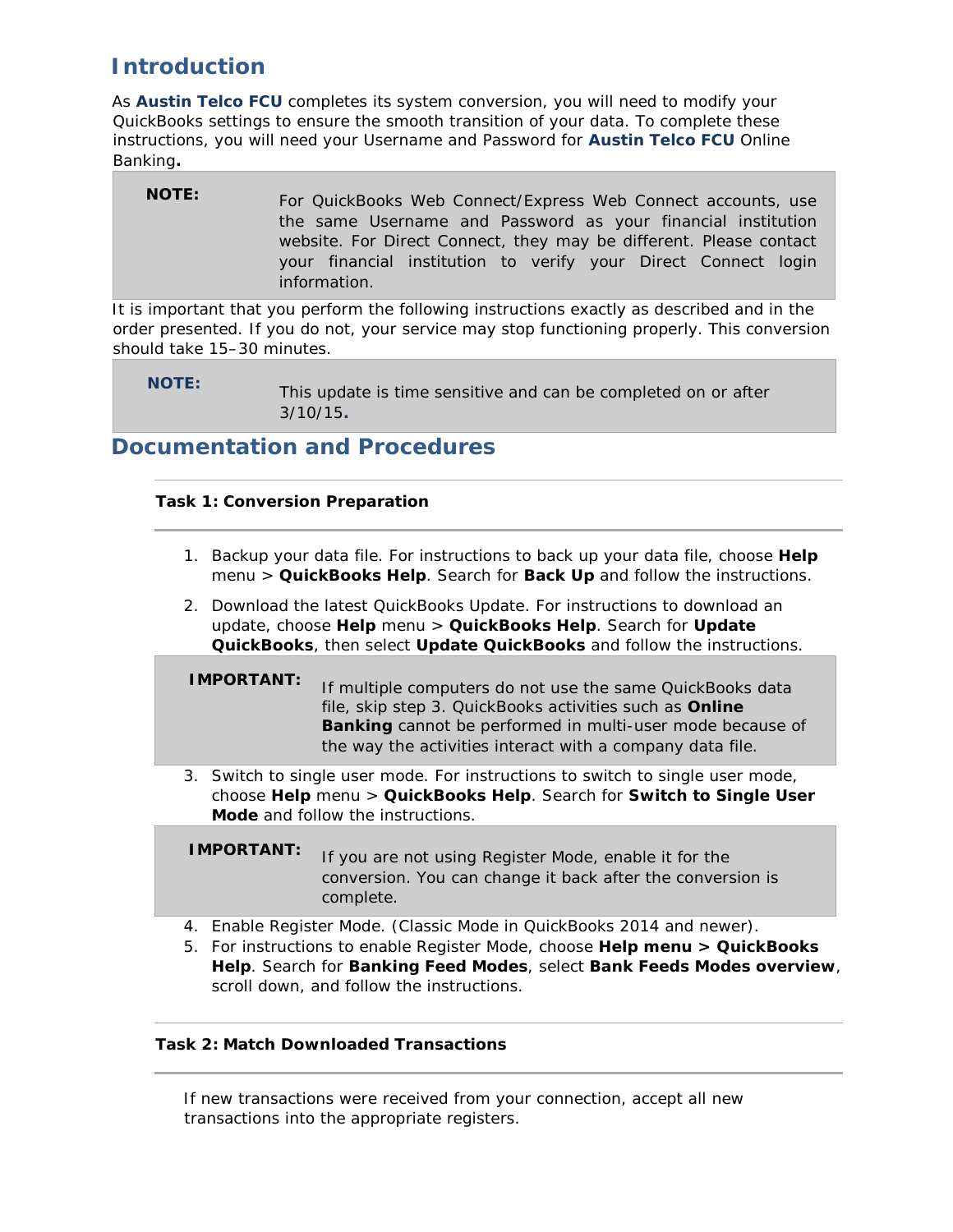If you need assistance matching transactions, choose **Help menu > QuickBooks Help**. Search for **Matching Transactions** and follow the instructions.

#### <span id="page-2-0"></span> **Task 3: Deactivate Your Account(s)**

**IMPORTANT:** All transactions must be matched or added to the register prior to deactivating your account(s).

- 1. Choose the **Lists menu** > **Chart of Accounts**.
- 2. Select the account you want to deactivate.
- 3. Click **Edit menu** > **Edit Account**.
- 4. Click on the **Online Services** tab in the Edit Account window. The tab is  named **Bank Feed Settings** in QuickBooks 2014 and newer.
- 5. Select **Deactivate All Online Services** and click **Save & Close**.
- 6. Click **OK** for any dialog boxes that may appear with the deactivation.
- 7. Repeat steps 2 6 for each account at Austin Telco FCU.

#### <span id="page-2-1"></span> **Task 4: Re-activate Your Account(s) at Austin Telco FCU**

- 1. Log in to Austin Telco FCU and download your QuickBooks Web Connect file.
- 2. Click **File** > **Utilities** > **Import** > **Web Connect Files**.

**IMPORTANT:** Take note of the date you last had a successful connection. If you have overlapping dates in the web-connect process, you may end up with duplicate transactions.

- 3. If prompted for connectivity type, select **Web Connect**.
- 4. Click the **Import new transactions now** radio button, then click **OK**.
- **NOTE:** If you previously removed the check from the "Always give me the option of saving to a file..." option, then this dialog will not display.
	- 5. In the **Select Bank Account** dialog, click **Use an existing QuickBooks**  account.
	- 6. In the corresponding drop-down list, select your QuickBooks account, and click **Continue**.
	- 7. Confirm the prompt by clicking **OK**.
	- 8. Repeat steps 1 7 for each account that you previously disabled.

 **NOTE:** Verify that all transactions downloaded successfully into your account registers.

#### <span id="page-2-2"></span> **Task 5: Re-enable Side by Side mode (if necessary)**